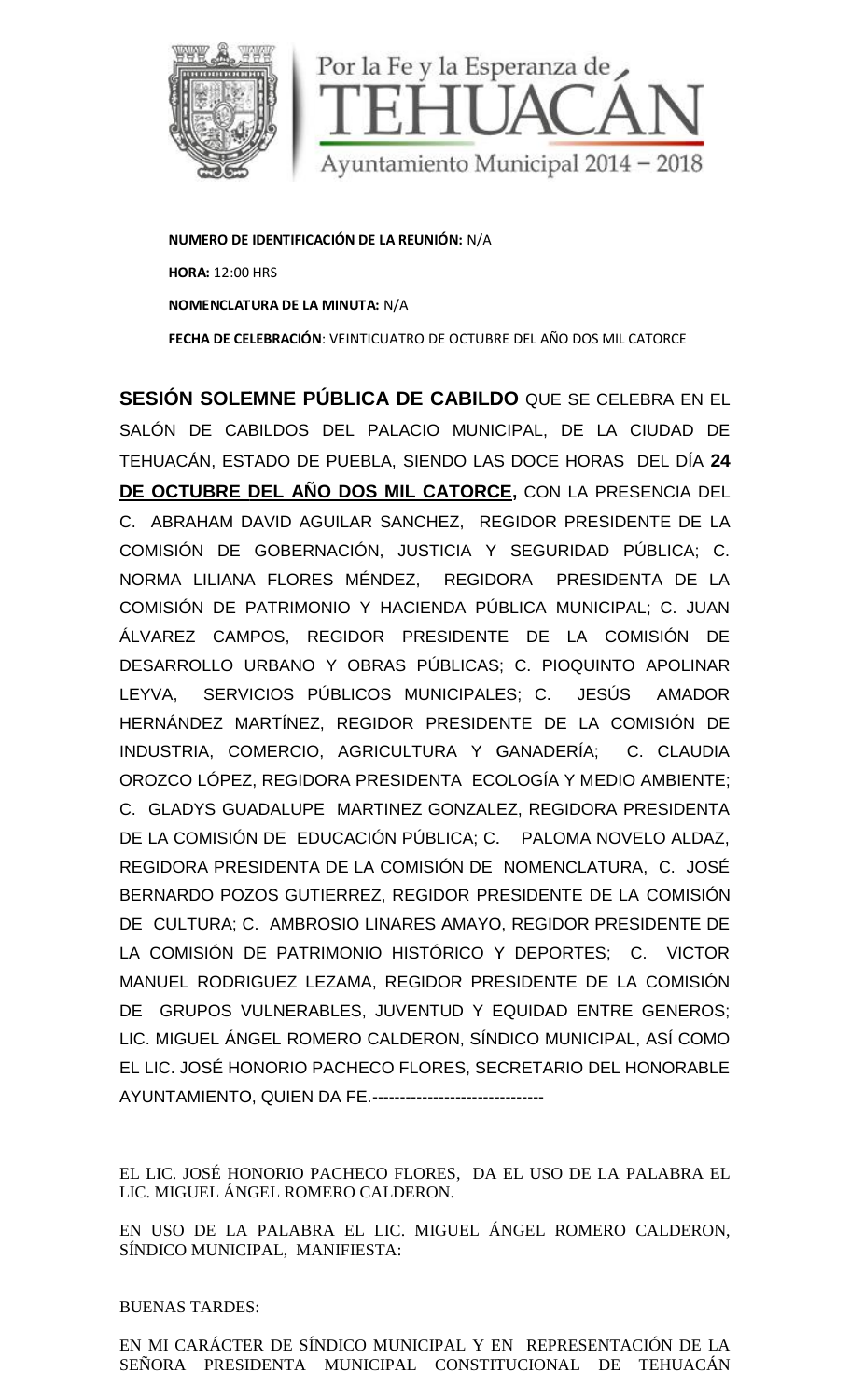PUEBLA, ERNESTINA FERNÁNDEZ MÉNDEZ DE ALATRISTE Y DE TODOS Y CADA UNO DE LOS REGIDORES QUE NOS ACOMPAÑAN, AGRADEZCO LA PRESENCIA EN ESTE SALÓN DE CABILDOS AL ACTOR DEL CINE NACIONAL **LUIS BAYARDO RAMÍREZ**, DE TODOS SUS FAMILIARES, AMIGOS Y PÚBLICO EN GENERAL QUE NOS ACOMPAÑAN, PARA QUE SEAN TESTIGOS DE ESTE SENCILLO PERO EMOTIVO HOMENAJE QUE SE REALIZA POR PARTE DE ESTE HONORABLE AYUNTAMIENTO AL ACTOR DE CINE Y TELEVISIÓN **LUIS BAYARDO RAMIREZ**, A QUIEN HACEMOS ENTREGA DE UN **RECONOCIMIENTO COMO "HIJO PREDILECTO" DE TEHUACÁN, PUEBLA,** YA QUE HA DIFUNDIDO EL NOMBRE DE NUESTRA CIUDAD EN TODOS Y CADA UNO DE LOS LUGARES EN LOS QUE HA ESTADO TRABAJANDO, MENCIONANDO CON ORGULLO SER TEHUACANERO POR ADOPCIÓN.

¡MUCHAS GRACIAS!

EL LIC. JOSÉ HONORIO PACHECO FLORES, OTORGA EL USO DE LA PALABRA AL LIC. RAMIRO RODRÍGUEZ MACLUF, QUIEN DA EL SIGUIENTE MENSAJE:

EN USO DE LA PALABRA EL LIC. RAMIRO RODRÍGUEZ MACLUF, MANIFIESTA:

MAHATMA GANDHI NOS DICE QUE:

**EL TRABAJO ENNOBLECE A AQUELLOS QUE LO REALIZAN CON ENTUSIASMO Y AMOR.**

**NO EXISTEN TRABAJOS HUMILDES, SOLO SE DISTINGUEN POR SER BIEN O MAL REALIZADOS.**

**TU ESCOGES LA MANERA EN QUE VAS A AFECTAR EL CORAZÓN DE OTROS Y ESAS DECISIONES SON DE LO QUE SE TRATA LA VIDA. GRACIAS LUIS POR LLENAR DE CARIÑO NUESTROS CORAZONES A TRAVÉS DE TU ACTUACIÓN.**

SENORA PRESIDENTA MUNICIPAL.

SEÑOR SÍNDICO MUNICIPAL

SEÑORES REGIDORES

SEÑORAS Y SEÑORES

QUIERO AGRADECER EN PRIMER TERMINO A LAS AUTORIDADES MUNICIPALES ANTES NOMBRADAS, POR PERMITIR QUE ESTE SALÓN DE CABILDOS SE CONVIERTA HOY EN RECINTO OFICIAL PARA OTORGAR UN RECONOCIMIENTO A UNA PERSONA QUE HA ENTREGADO SU VIDA A LA ACTUACIÓN Y QUE HA LLEVADO EL NOMBRE DE MÉXICO Y EL DE TEHUACÁN MUY EN ALTO EN TODOS LOS LUGARES DEL EXTERIOR DONDE HA SIDO PREMIADO.

EL SEÑOR LUIS BAYARDO, NO OBSTANTE HABER NACIDO EN EL ESTADO DE JALISCO, SUS RAÍCES MAS PROFUNDAS SE ENCUENTRAN EN ESTA CIUDAD, YA QUE AQUÍ VIVIO SU SENORA MADRE MARÍA LUISA RAMÍREZ, CONOCIDA Y MUY QUERIDA POR TODOS NOSOTROS; SUS HERMANOS Y SOBRE TODO AQUÍ CONOCIÓ A SU ESPOSA LA SEÑORA CECILIA PULIDO DE LA LLAVE; POR TODO ELLO, NUESTRO HOMENAJEADO ESCOGIÓ A TEHUACÁN COMO SU TIERRA POR ADOPCIÓN.

EL SEÑOR LUIS BAYARDO ES UN PRIMER ACTOR QUE HA DESTACADO EN CINE, TEATRO Y TELEVISIÓN.

SU DEBUT COMO ACTOR FUE EN LOS AÑOS CINCUENTAS CON LA OBRA DE TEATRO "LOS DESARRAIGADOS", QUE PEDRO ARMENDÁRIZ ESTELARIZARA EN CINE EN 1958; EN TEATRO, ALTERNO CON GRANDES ACTORES DE LA EPOCA DORADA, COMO FUERON LOS HERMANOS ANDRES Y FERNANDO SOLER, MANOLO FABREGAS, MARGA LOPEZ,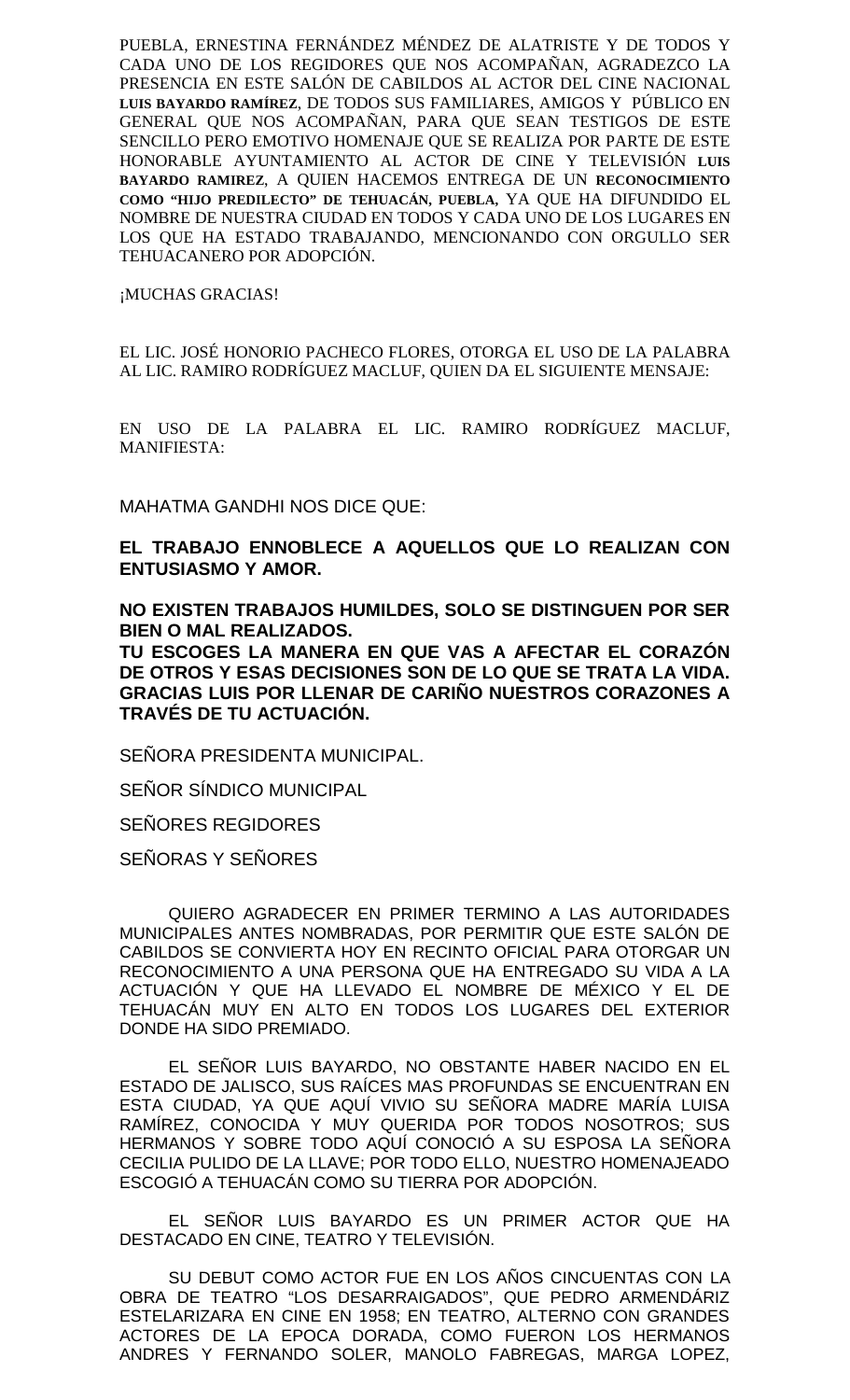AMPARO RIBELLES; Y FUE DIRIGIDO POR LOS TALENTOSOS SALVADOR NOVO Y ALEJANDRO JODOROWSKY.

FUE PIONERO EN TELEVISION, DEBUTANDO EN 1960 CON EL "JUICIO DE LOS PADRES", LLEGANDO A PARTICIPAR EN MAS DE CINCUENTA TELENOVELAS, DESTACANDO PRINCIPALMENTE EN "LAGRIMAS AMARGAS", "LA TORMENTA", "MUNDO DE JUGUETE", "J J JUEZ". "COLORINA", "QUINCEAÑERA" Y "EL VUELO DEL ÁGUILA", POR MENCIONAR ALGUNAS.

EN CINE EN EL AÑO DE 1963-1964 PARTICIPA EN LA PELÍCULAS "LOS SIGNOS DEL ZODIACO" Y "VOLANTÍN", QUE FUERON PREMIADAS EN EL FESTIVAL DE CINE DE MOSCÚ EN DONDE NUESTRO HOMENAJEADO, FUE APLAUDIDO ININTERRUMPIDAMENTE POR TODOS LOS ASISTENTES EN DICHO FESTIVAL, DE PIE Y POR VARIOS MINUTOS.

CABE DESTACAR QUE EL SEÑOR LUIS BAYARDO CONTINUA VIGENTE EN SU CARRERA ACTORAL, Y EN CINE, EN LOS ÚLTIMOS AÑOS HA PARTICIPADO EN LAS PELÍCULAS "LA BRUJULA LA LLEVA EL MUERTO" Y "EN EL ULTIMO TRAGO", AMBAS CINTAS AUN NO ESTRENADAS Y PRESENTADAS CON ÉXITO EN DIVERSOS FESTIVALES EN NUESTRO PAIS.

DEBO HACER NOTAR QUE EN LA PELÍCULA "EN EL ULTIMO TRAGO", TUVO UNA ACTUACIÓN ESPECIAL LA GRAN ESTRELLA DE LA ÉPOCA DE ORO DEL CINE MEXICANO, COLUMBA DOMÍNGUEZ, FALLECIDA RECIENTEMENTE ACTRIZ QUE TRABAJÓ AL LADO DE FIGURAS COMO PEDRO ARMENDÁRIZ, MARÍA FÉLIX, DIRIGIDA EN ALGUNAS DE SUS PELÍCULAS POR QUIEN FUERA SU ESPOSO, EMILIO EL INDIO FERNÁNDEZ; QUIEN NO RECUERDA LA PELICULA "´PUEBLERINA", VALLA PUES DESDE ESTE RECINTO A MANERA DE RECONOCIMIENTO UN FUERTE Y CALUROSO APLAUSO A TAN NOTABLE ACTRIZ.

EL SEÑOR LUIS BAYARDO TAMBIÉN HA SIDO RECONOCIDO POR UNIVERSIDADES, COMO SON LA UNIVERSIDAD IBEROAMERICANA Y LA ANÁHUAC, POR MENCIONAR ALGUNAS, POR LAS PLATICAS MOTIVACIONALES QUE HA LLEVADO A CABO, EN DONDE INTERACTÚA CON LOS JÓVENES ESTUDIANTES, LOGRANDO UNA GRAN PARTICIPACIÓN Y POLEMICA EN LOS MISMOS, SENSIBILIZÁNDOLOS PARA SER MEJORES PERSONAS.

EL 24 DE MARZO DE 1999 EN MAGNA CEREMONIA, INGRESO A LA BENEMÉRITA SOCIEDAD MEXICANA DE GEOGRAFÍA Y ESTADÍSTICA, ORGANISMO QUE ALBERGA A LOS MEJORES INTELECTUALES DE NUESTRO PAÍS.

PARTICIPO EN EL DOBLAJE DE SERIES DE TELEVISIÓN, COMO: AUTOMAN, MISIÓN IMPOSIBLE, STAR TREK, EL TÚNEL DEL TIEMPO, THUNDERBIRDS.

EN SERIES ANIMADAS COMO LOS PITUFOS, CAPITAN CENTELLA Y PELICULAS ANIMADAS COMO BAMBI, BERNARDO Y BIANCA, ROBÍN HOOD, CARS I Y II, SPEEDY GÓNZALEZ.

ASIMISMO PRESTO SU VOZ A JACK LEMMON, EN LA INOLVIDABLE PELÍCULA UNA EVA Y DOS ADANES

HA SIDO Y SIGUE SIENDO UNO DE LOS ACTORES DE DOBLAJE MÁS IMPORTANTES PARA LA EMPRESA DISNEY.